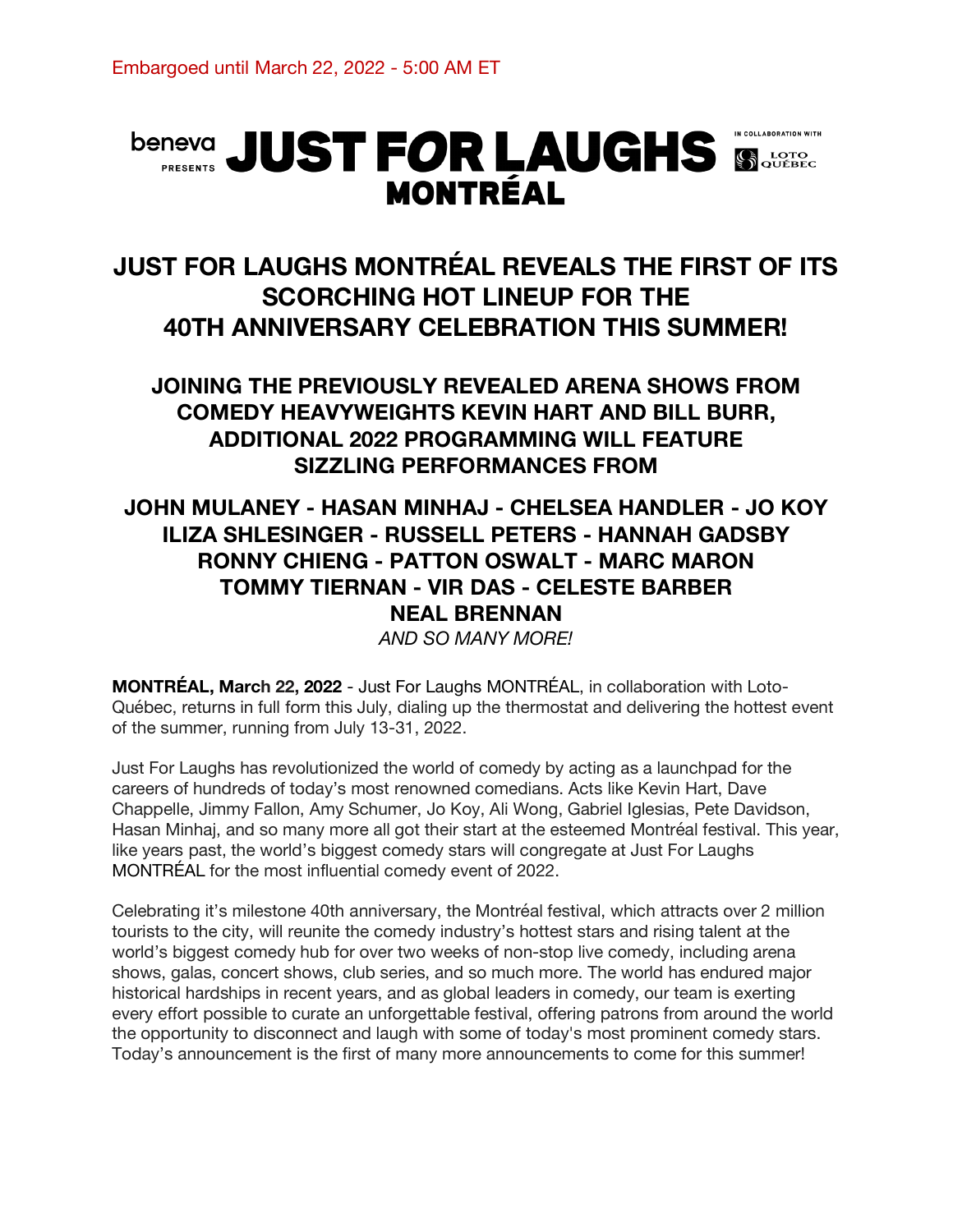"We are overjoyed to be able to bring the preeminent Just For Laughs Festival back to Montréal this summer, for a historic milestone festival" shares **President of Just For Laughs, Bruce Hills.** "We share in the world's heaviness right now, and as leaders in the comedy industry, we are hopeful that we can provide some much-needed levity and premium quality laughter for all audiences, industry and artists planning to gather in Montréal this July."

## **GALAS**

#### **The Chelsea Handler Gala - Thursday, July 28 2022 | Théâtre Maisonneuve at Place des Arts | 7:00pm**

Chelsea Handler is a comedian, television host, best-selling author and advocate whose humor and candor have established her as one of the most celebrated voices in entertainment and pop culture. After a strong seven-year run as the host of E!'s top-rated *Chelsea Lately*, a tenure in which Handler was the only female late-night talk show host on-air, she then launched her documentary series *Chelsea Does* followed by her talk show *Chelsea* on Netflix in 2016. She has penned six best-selling books, five of which have reached #1 on the New York Times Bestseller list, including 2019's *Life Will Be the Death of Me*. Most recently, she released her first stand-up special in over 6 years, the critically acclaimed *Chelsea Handler: Evolution* on HBO Max, and launched her iHeart Radio advice podcast *Dear Chelsea*. Handler has been honored by TIME magazine as one of its annual "TIME 100;" Glamour Magazine as one of their Women of the Year; and the Human Rights Campaign, which gave her its Ally for Equality Award. Handler's wide appeal and multi-platform success have been highlighted by publications all over the world.

#### **The Jo Koy Gala - Thursday, July 28 2022 | Théâtre Maisonneuve at Place des Arts | 9:45pm**

Having last performed at the festival in 2018 when he was awarded the prestigious "Stand-Up Comedian of the Year" title, comedian **Jo Koy** has come a long way since being named a New Face at the 2005 JFL Festival. This summer, he will be making his grand return to the JFL stage as host of his first-ever Gala! Koy continues to break records and sell out theatres and arenas around the world. His latest Netflix special *Comin' in Hot* was released to rave reviews, and his podcast *The Koy Pond with Jo Koy* continues to top the charts, along with reaching #1 on the Billboard charts for his standup comedy album, *Live From Seattle*.

#### **The Iliza Shlesinger Gala - Friday, July 29 2022 | Théâtre Maisonneuve at Place des Arts | 9:45pm**

**Iliza Shlesinger** is an award-winning comedian, actor, writer, producer, and author, selling out theatres around the globe. Her post-pandemic tour, *Back in Action,* is stopping in cities across North America. Iliza currently has five stand up specials streaming on Netflix, including *Unveiled*, and 2018's *Elder Millennial*, which is the subject of *Iliza Shlesinger: Over & Over,* her "fan-u-mentary" giving fans an inside look into her life on tour. In recent years, Iliza has branched out into acting and can currently be seen starring in the Netflix movie *Good On Paper,* and recently starred opposite Mark Wahlberg in Netflix's *Spenser Confidential*. Iliza's second book *All Things Aside* will be available soon, following her debut *Girl Logic: The Genius and the Absurdity*. Hey podcast, *AIA: Ask Iliza Anything*, features Iliza giving out her Dear Abbyesque advice from fan submitted questions. Iliza is the only female and youngest comedian to hold the title of NBC's *Last Comic Standing.*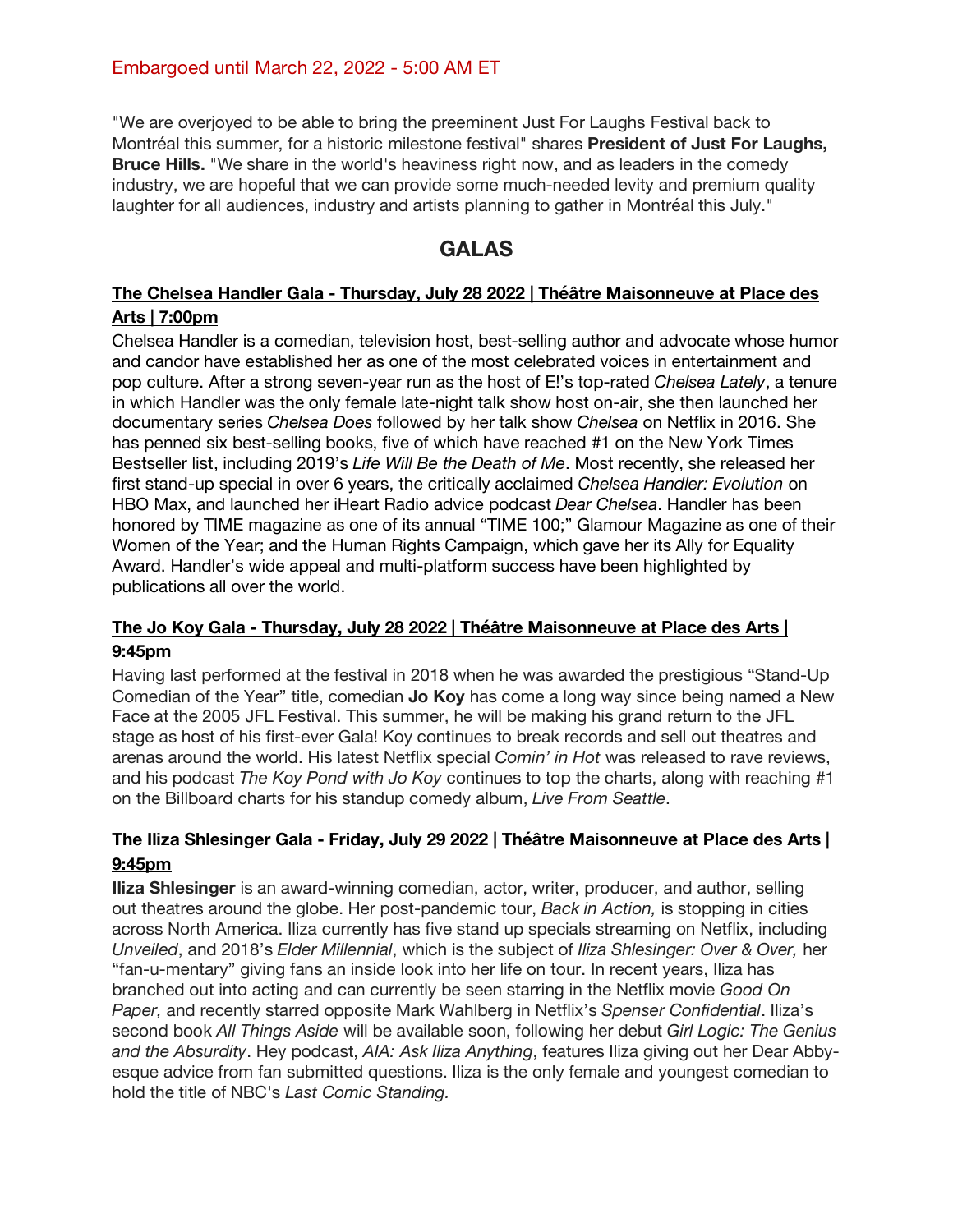#### **The Russell Peters Gala - Sunday, July 31 2022 | Théâtre Maisonneuve at Place des Arts | 7:00pm**

Stand-up comedian, actor, and producer, **Russell Peters** was named as one of Rolling Stone's *50 Best Comics of All Time*, after setting attendance records at venues from Madison Square Garden to The Sydney Opera House to London's O2 Arena – where he broke the UK attendance record for highest number of tickets sold for an individual comedy show. In 2013, Peters became the first comedian to create a Netflix Original Comedy Special. Peters has been awarded Gemini, Peabody, Emmy and Canadian Screen Awards for his hosting, producing and acting talents. His last TV series, *The Indian Detective* set a Canadian viewership record for Bell Media and was released globally on Netflix. He hosts the podcast *Culturally Cancelled with Russell Peters and* is currently developing a TV series based on his childhood in Canada in the 1980's. He was recently one of the judges on CTV Comedy's *Roast Battle Canada.*

#### **The Hannah Gadsby Gala - Wednesday, July 27 2022 | Théâtre Maisonneuve at Place des Arts | 8:00pm**

Tasmania's own **Hannah Gadsby** stopped stand-up comedy in its tracks with her multi award winning show, *Nanette*, which played to sold out houses at the 2019 Just For Laughs MONTRÉAL and in theatres across Australia, the UK and New York. Its launch on Netflix, and subsequent Emmy win, took *Nanette* (and Hannah) to the world. Hannah's difficult second album, *Douglas* performed around the world, selling out the Royal Festival Hall in London, the Opera House in Sydney and the Kennedy Center in DC, a sit down run in New York and shows across the US, Europe, Australia and New Zealand. *Douglas* was an Emmy nominated smash hit, and covered Hannah's autism diagnosis, cleared up some confusion regarding a penguin, lectured some great masters, and saw the patriarchy needled with various levels of vigour. *Douglas* is available to stream on Netflix.

#### **The Ronny Chieng Gala - Sunday, July 31 2022 | Théâtre Maisonneuve at Place des Arts | 9:45pm**

**Ronny Chieng** is a stand-up comedian, actor and correspondent on T*he Daily Show with Trevor Noah*. He starred in the worldwide Marvel Studios' hit *Shang-Chi and the Legend of the Ten Rings*, Disney + *Doogie Kamealoha M.D.,* and Warner Bros.' *Crazy Rich Asians*. He has his own Netflix special *Asian Comedian Destroys America!* as well as additional T.V. and film appearances including *Young Rock, Godzilla vs Kong, Bliss, The Late Show with Stephen Colbert,* and *The Tonight Show with Jimmy Fallon*.

#### **The Patton Oswalt Gala - Friday, July 29 2022 | Théâtre Maisonneuve at Place des Arts | 7:00pm**

Award-winning performer, actor, writer and comedian **Patton Oswalt** is widely recognized for his iconic comedy specials, and more than 200 film and television roles including *Parks and Recreation*, for which he received a TV Critics Choice Award. He recently co-created *M.O.D.O.K*., a Marvel stop-motion animated adult comedy series for Hulu as well as voicing the titular character, and currently co-stars as on NBC Universal's comedy *A.P. Bio*. In 2020, Oswalt's Emmy nominated Netflix special *I Love Everything* received a Grammy nomination for his comedy album of the same name. His extensive film and television credits know no bounds, including the film adaptation of Dave Eggers' novel *The Circle*, alongside Tom Hanks and Emma Watson, *The Secret Life of Walter Mitty* and *Zoolander*, *The Informan*t, *Magnolia*,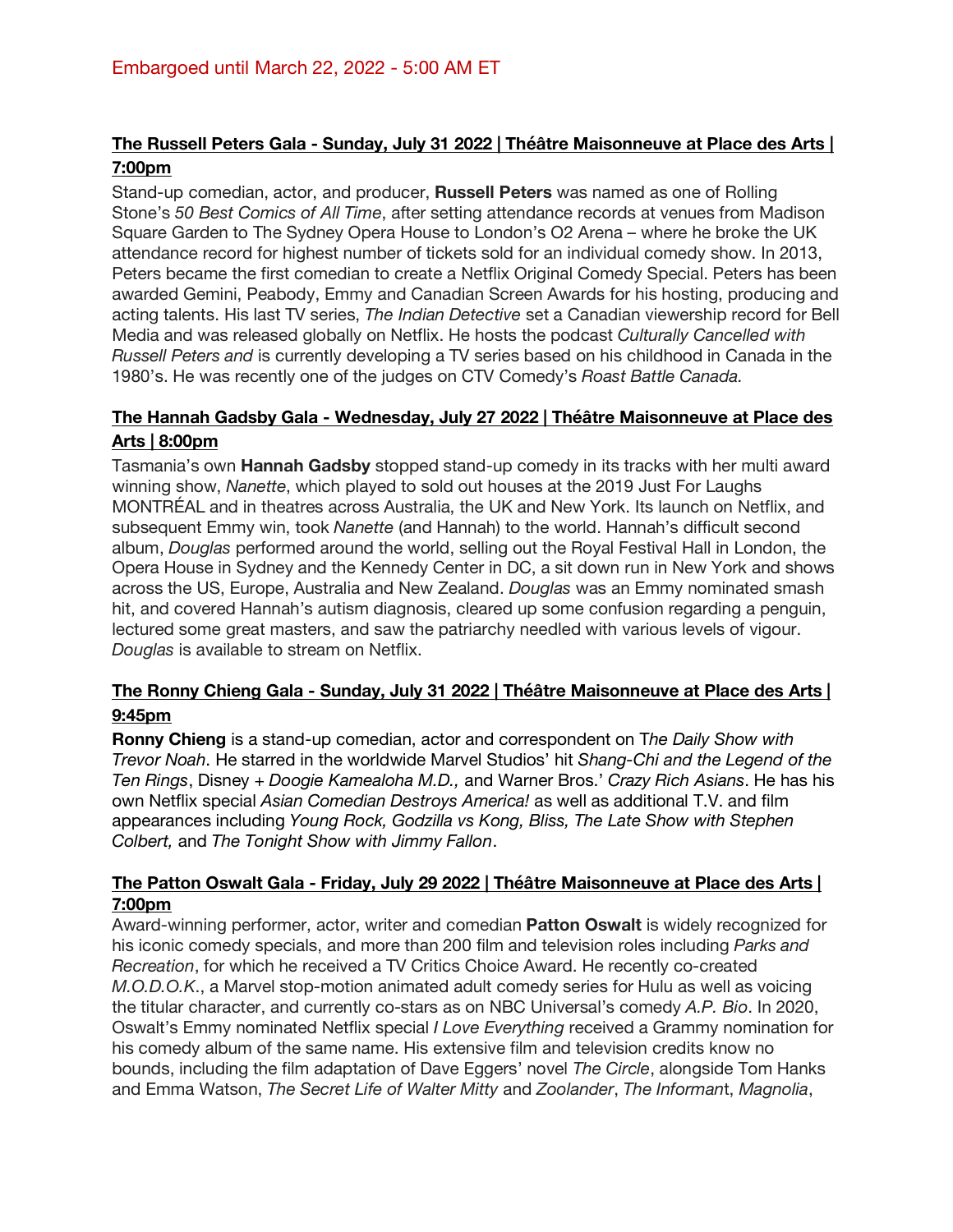#### Embargoed until March 22, 2022 - 5:00 AM ET

*Starsky and Hutch,* and provided the voice for 'Remy' the rat, in Brad Bird's Oscar-winning *Ratatouille*.

#### **The Marc Maron Gala - Saturday, July 30 2022 | Théâtre Maisonneuve at Place des Arts | 7:00pm**

**Marc Maron** is a stand-up comedian, podcaster, writer and actor who has four hit stand-up comedy specials - including Epix's *More Later*, *Thinky Pain, Marc Maron: Too Real,* and Netflix's *End Times Fun,* which was nominated for a 2021 Critics' Choice Award. With his landmark podcast *WTF with Marc Maron*, which averages 6 million downloads per month, Maron has interviewed icons such as Robin Williams, Keith Richards, Kate Winslet and former US president Barack Obama. Marc also starred in the Netflix original series *Glow,* and has had roles in the films *Joker, Spencer Confidential, Sword of Trust, Stardust,* and the 2021 Aretha Franklin biopic, *Respect,* alongside Jennifer Hudson. Marc will also star in the forthcoming film *To Leslie,* starring Andrea Riseborough and Allison Janney and Dreamworks animated feature, *The Bad Guys* alongside Sam Rockwell.

Stay tuned in the coming weeks when we announce more artists who will be joining these incredible hosts for an evening full of laughs!

### **CONCERT SHOWS**

#### **John Mulaney: From Scratch -Thursday, July 28 2022 | Salle Wilfrid-Pelletier at Place des Arts | 7:00pm**

**John Mulaney** is a two-time Emmy and WGA award-winning writer, actor, and comedian. In 2018, he traveled the United States with sold out *Kid Gorgeous* tour, which was later released as a Netflix stand-up special and won the Emmy for Outstanding Writing in a Variety Special; In 2015, he released *The Comeback Kid,* also a Netflix original, which The AV Club called the "best hour of his career;" In 2012, his Comedy Central special *New In Town* had Ken Tucker of Entertainment Weekly hailing him as "one of the best stand-up comics alive." Starting March 2022, he'll be touring with his newest hour *John Mulaney: From Scratch*. John Mulaney has been invited to host Saturday Night Live for the fifth time on Saturday, February 26. He began writing for SNL in 2008 and created memorable characters such as 'Stefon' with Bill Hader and appeared as a "Weekend Update" correspondent. He has written for IFC's *Documentary Now!* and Netflix's *Big Mouth*, on which he voices the character of Andrew. He's also starred on Broadway in the runaway hit written and performed alongside Nick Kroll in *Oh, Hello On Broadway*. The duo has since released a Netflix special of the same name, as well as *Oh, Hello: The P'dcast*, based on their characters Gil Faizon and George St. Geegland. In December 2019, the critically acclaimed and Emmy nominated musical variety special *John Mulaney & The Sack Lunch Bunch* debuted on Netflix. It was recently announced that festivities will continue with a pair of holiday themed *Sack Lunch Bunch specials* coming to Comedy Central in the near future.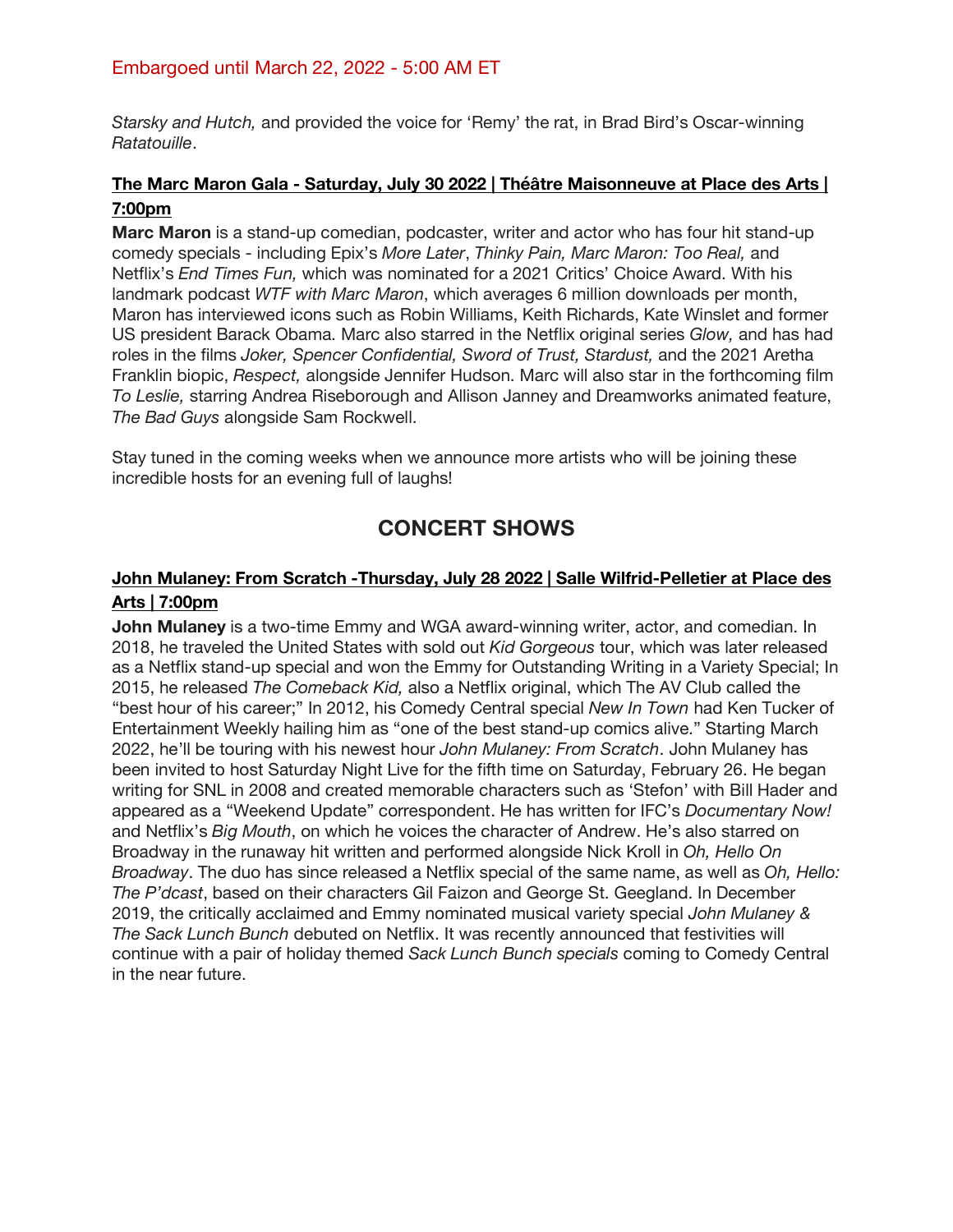#### **Hasan Minhaj: The King's Jester -Friday, July 29 2022 | Salle Wilfrid-Pelletier at Place des Arts | 7:00pm**

Hasan Minhaj was the host and creator of the weekly comedy show Patriot Act with Hasan Minhaj that premiered on Netflix in October 2018. The series explored the modern cultural and political landscape with depth and sincerity through his unique comedic voice. The show received a 2019 Peabody Award, a 2019 Primetime Emmy Award for "Outstanding Motion Design," and was recognized for a 2020 Television Academy Honor. In 2017, Minhaj earned rave reviews for his performance hosting the 2017 White House Correspondents' Dinner, and for his one-hour Netflix comedy special Hasan Minhaj: Homecoming King, which earned him a 2018 Peabody Award. A first generation American, Minhaj joined The Daily Show with Jon Stewart as a correspondent in November 2014, where he was Jon's last hire. He continued on in that role after Trevor Noah took over as host the following year and remained on the show through August 2018.

#### **Tommy Tiernan: Tomfoolery -Monday, July 25 through Saturday, July 30 2022 | Gesù | 7:00pm**

Tommy Tiernan has been working as a standup comedian for the past 20+ years. He currently moonlights as a chat show host and newspaper columnist. Performances are high intensity, high octane, a no holds barred roller coaster ride as Tommy continues his constant interrogation of the big ideas - Sex, Religion, Family through the lens of his quirks, personal demons and sense of outrage. His TV credits include Channel 4's*Derry Girls,* BBC's *Dave Allen at Peace,* SKY's *Little Cracker,* and more. His film credits include *Dark Lies the Island, Meetings with Ivor* and more. Tommy currently hosts *The Tommy Tiernan Show* on RTE.

#### **Vir Das: Wanted World Tour - Friday, July 29 2022 | L'Olympia | 7:00pm**

As India's biggest stand-up comedian and a Bollywood star, **Vir Das** has now crossed over to become a global comedy sensation, starring in the upcoming Judd Apatow film, *The Bubble,* for Netflix. Das was the first comedian from India to have a stand-up special on Netflix, which has since resulted in a multi-special deal with the platform. Das has written and produced four Netflix specials in five years, including *Outside In*, which was shot entirely in quarantine with audience members virtually attending from around the world. His special, *For India,* received an international Emmy nomination. Outside of his Bollywood films, Das starred as an actor in the ABC spy dramedy *Whiskey Cavalier*, *Fresh Off the Boat*, and the Netflix series *Hasmokh,* which he created and executive produced.

#### **Celeste Barber: Fine, Thanks. - Thursday, July 28 2022 | L'Olympia | 9:30pm**

Actress, writer, comedian and internet sensation, **Celeste Barber** has been hailed as the "Australian Queen of Comedy", with her celebrity parody Instagram attracting over 7.2 million followers including Reese Witherspoon, Amy Schumer, Chelsea Handler, Cindy Crawford and Tom Ford. In 2019 she was included in Variety Magazine's prestigious 'Variety's 10 Comics to Watch' Awards.In 2019, *Celeste Barber Challenge Accepted!* performed at the *Just for Laughs* Festival in Montreal and her New York show at The Gramercy was recorded for her first Showtime special before continuing with a sell-out debut season in the UK and Europe. Celeste's memoir; *Challenge Accepted!* was released in Australia in September 2018, with UK release following shortly after. The US version of the book was released in 2019 with foreign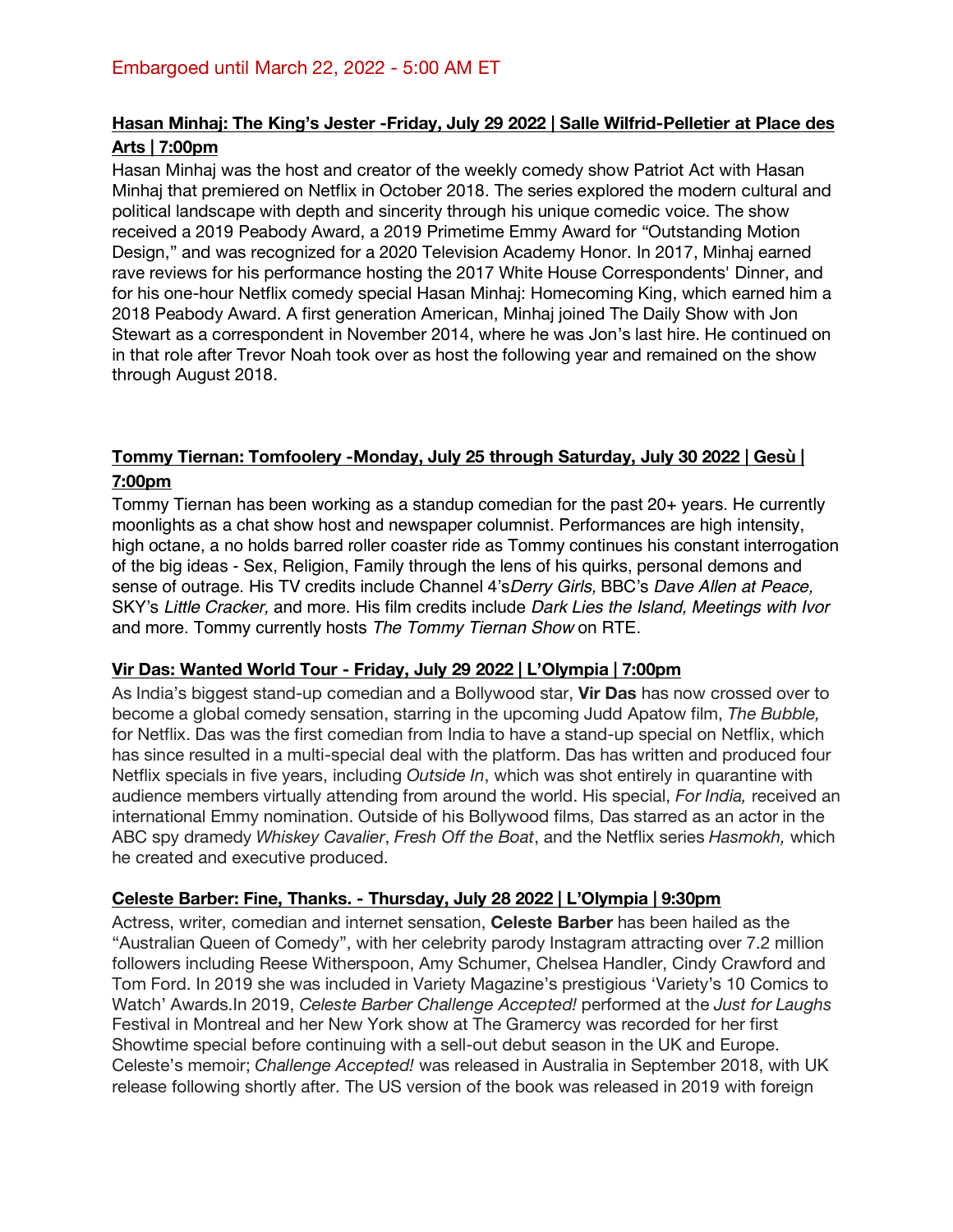#### Embargoed until March 22, 2022 - 5:00 AM ET

rights following in France, Germany, Russia and Poland. Celeste's podcast; *Celeste & Her Best, is currently* in release via Luminary.

#### **Neal Brennan: Unacceptable - Tuesday, July 26, Thursday, July 28, Saturday, July 30 2022 | Gesù | 9:30pm**

**Neal Brennan's** second one-man show *Neal Brennan: Unacceptable* opened in previews for a six-week run at The Cherry Lane Theatre in NYC on August 25th, 2021. In the show, directed by Artist/Magician Derek Delguadio (In & Of Itself), Brennan meticulously examines his own defects, attempting to understand his baffling inability to fit into a group and the alienation that comes along with it. The New Yorker lauding "Brennan is sharp and entertainingly droll, with a deliberate pacing—he appears to walk in slow motion—that is very effective." Neal is currently a writer, Creative Consultant, and on-air correspondent on Comedy Central's *The Daily Show with Trevor Noah*. He served as Executive Producer on Chris Rock's latest standup special *Chris Rock: Tamborine* and as Director on comedian Michelle Wolf's recent HBO special *Michelle Wolf: Nice Lady*. He also co-wrote the 2017 feature film *The Female Brain* alongside comic Whitney Cummings, and he can be seen in the Netflix film *Fonzo* alongside Tom Hardy. Neal co-created Comedy Central's legendary *Chappelle's Show*, for which he received three Emmy nominations; one for directing, one for writing, and one for producing. Together, Brennan and Dave Chappelle wrote and produced virtually every sketch on the show themselves. In the second season, Brennan also served as director on many episodes, helming such classic sketches as "Charlie Murphy/Rick James," "The Racial Draft," "Charlie Murphy/Prince," and the "John Mayer Sketch." Also with Chappelle, Neal co-wrote the stoner cult classic film *Half Baked*. In 2009 Brennan went on to direct the feature film *The Goods* for producers Will Ferrell, Adam McKay and Paramount. The film starred Jeremy Piven, Ed Helms, Ken Jeong, Ving Rhames, and Ferrell. In 2010, Neal appeared as an actor in the feature film *Get Him To The Greek.*

## **CLUB SERIES**

#### **Just For The Culture - Wednesday, July 13 through Sunday, July 17 and Wednesday, July 20 through Thursday, July 28, 2022 | Club Soda & MTELUS**

**Just for The Culture** (formerly known as The Ethnic Show) is a complete celebration of diversity, inclusion, and funny people. You'll laugh as a variety of comedians take the stage to talk from their perspective about what culture means to them. Hosted by **Alonzo Boden**, featuring **Dave Merheje, Paul Rabliauskas, Debra DiGiovanni, Jessica Kirson, Sheng Wang** and **Yannis Pappas**!

#### **The Nasty Show- Wednesday, July 20 through Sunday, July 24 and Tuesday, July 26 through Thursday, July 28, 2022 | MTELUS**

**The Nasty Show** is back and will be hands-down the filthiest show of the entire festival. Prepare yourself for a night of kill-or-be-killed comedy featuring some of comedy's dirtiest minds, and see for yourself why this is one of the festival's longest-running shows. Hosted by the one and only **Big Jay Oakerson** with more artists to be announced soon!

#### **Brit(***ish***)- Wednesday, July 27 through Saturday, July 30 | L'Astral | 7:00pm**

Back for another year at Just For Laughs Montréal, *Brit(ish)* boasts a lineup of some of the funniest comedians from across the pond. Featuring special guest, **Dara Ó Briain** and a whole lineup of other performers to be announced soon!